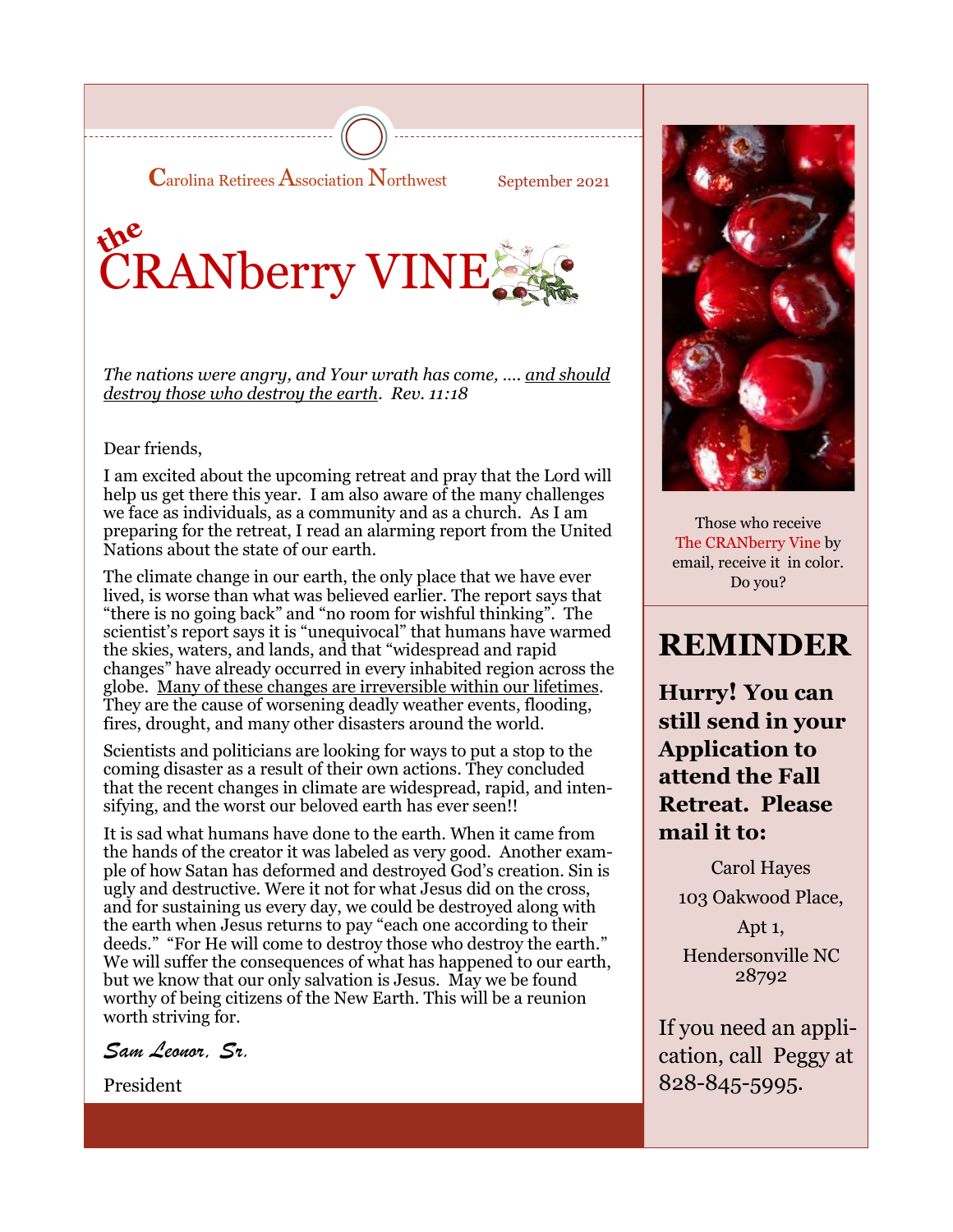### **Retreat Plans and Information**

Plans have been made for our Fall Retreat and it may be beneficial for you to have more details in advance.

- PA system volunteers are needed. If you have experience on a sound board and are willing to help at the retreat, please contact Sam Leonor at 321-356-1704.
- The Wednesday evening banquet theme is "Our Mission is Heaven" with our international friends and believers. If you have lived or worked in another country and have native dress, please plan to wear it to the banquet.
- Recreation It is time to start preparing for the  $2<sup>nd</sup>$  annual cornhole tournament. This year a singles tournament will be added in addition to a doubles tournament. Is there anyone who can unseat last year's winners, Ben and Carol Ringer? There will also be a Bocce tournament. It is fun and anyone can play this game. Winners for cornhole and bocce will be presented with medals at the banquet.
- Bring jigsaw puzzles or your favorite table games to enjoy with friends.

Even though our plans are complete, these are uncertain times and changes might occur. If something does change, you will be notified as quickly as possible by email or phone.

### **Welcome!**

We are excited to introduce new CRAN members and look forward to getting better acquainted during our Fall Retreat at Nosoca Pines Ranch.

- Phyllis Beaven
- Don & Rolene Hanson
- Jerry & Connie Hayward
- Lynn & Erica Johnson
- Jerry Mobley
- Esther Rodriguez
- Richard Schell
- Raymond & Patti Swensen
- Roger & Marcia Van Arsdell
- Don & Susan Wetmore



### **REMEMBERING**

Dr. Alfred Hanscom, 95, passed away on July 1, 2021. He was a lifelong dedicated member of the SDA church, a prolific reader and adventurous traveler who practiced medicine for nearly 50 years. He enjoyed attending CRAN's Fall Retreats and will be missed.

Do not allow the perplexities and worries of everyday life to fret your mind and cloud your brow. If you do, you will always have something to vex and annoy. Life is what we make it, and we shall find what we look for. If we look for sadness and trouble, . . . we shall find plenty of it to engross our thoughts and our conversation. But if we look on the bright side of things, we shall find enough to make us cheerful and happy.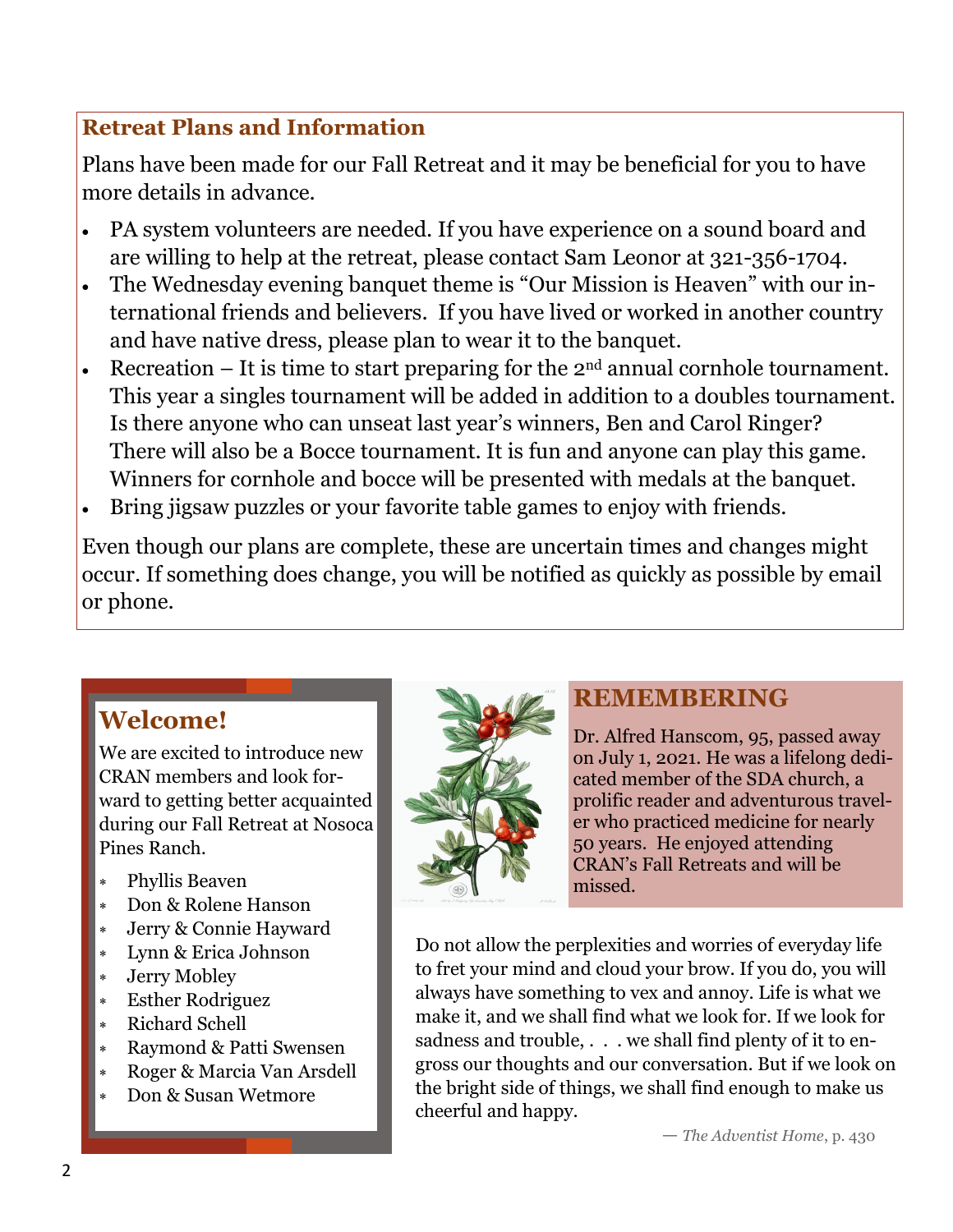## **WHAT 'S NEXT?**

# **Carolina Retirees' Fall Retreat**

September 20-23 - Nosoca Pines Ranch



Randy Tryon, MD **Gifted Speaker & Story Teller** 



Cris Cazarine Dutra **Director of Health Ministries** 



- **Exciting Events**
- · Special Speakers.

A retreat for those 55 years and older Simply go to: https://www.cransda.org/ All the information you'll need is on the form ...

**September 20-23 - Fall Retreat at Nosoca Pines Ranch**  See page 2 for more information. And don't forget to register!

**December - Christmas Lunch at Fletcher Academy**  Date to be announced.

### CRAN BOARD MEMBERS

Vice President, Merle Peterson 828-845-5988 merle693@yahoo.com Treasurer, Carol Hayes 628-595-3118 chayes1940@gmail.com Asst. Treasurer, Joy Thomas 240-310-5662 joyfulthoas@icloud.com Secretary, Ann Wilkinson 704-798-4192 annwilkn@yahoo.com Asst. Secretary, Ellen O'Connor 828-684-9356 ellensh44@aol.com **Newsletter Editor, Peggy Peterson 828-845-5995 peggy.merle@yahoo.com** Communications, Ron Quick 704-609-1919 ronaldquick@me.com Hosting Chairperson, Nancy Schell 828-551-5383 nancym220@hotmail.com Decorating Chairperson, Linda Miller 704-898-4694 mmggngr9@gmail.com Pictorial Directory Coordinator, Carol Johnson 919-418-6526 cnjhome1@gmail.com Candid Photographer, Bill Johnson 919-961-4969 beecre@gmail.com

President, Sam Leonor 321-356-1704 seleonor@gmail.com

 Faith is not about everything turning out OK; faith is about being OK no matter how things turn out.



https://www. cransda.org 3